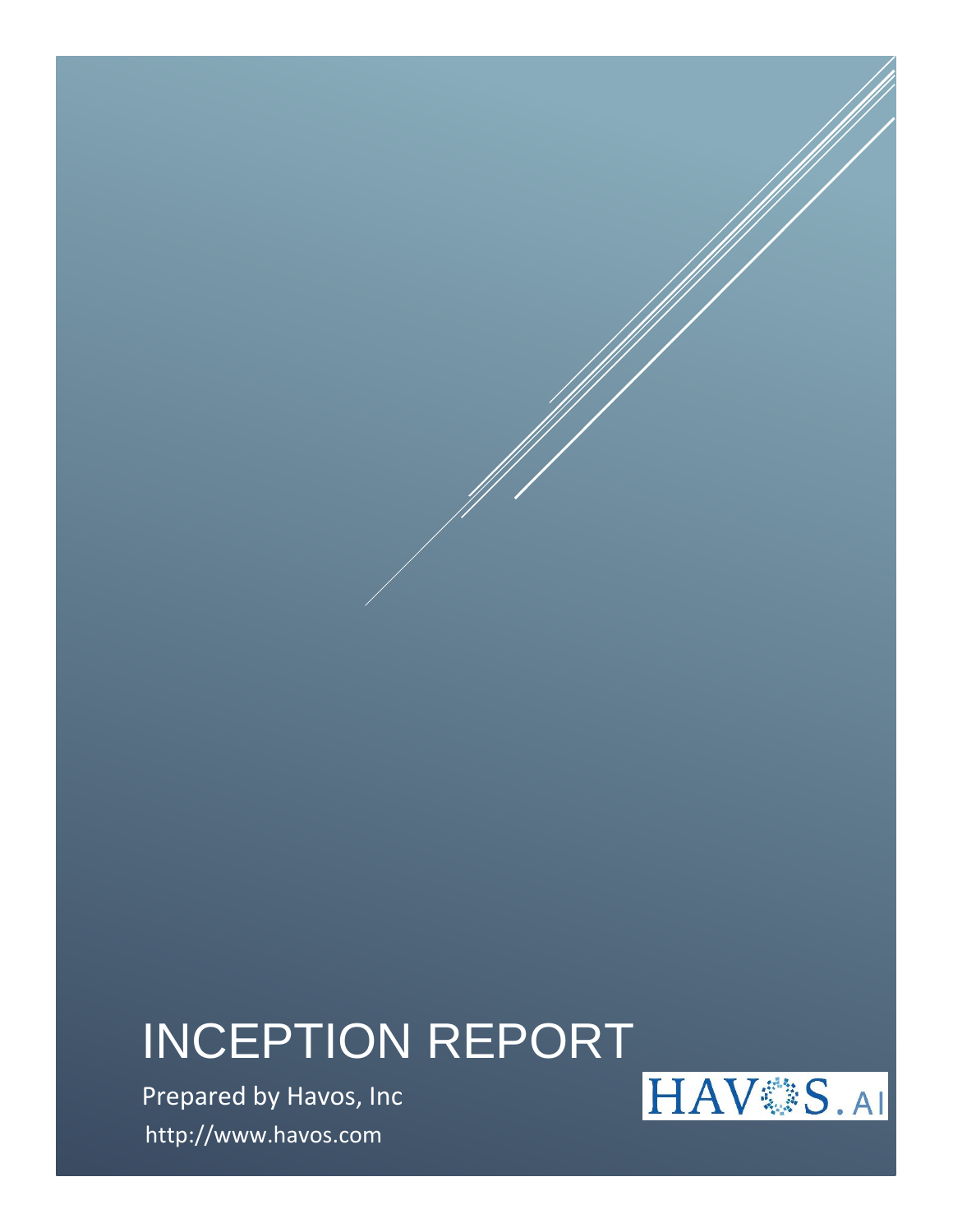# **Table of Contents**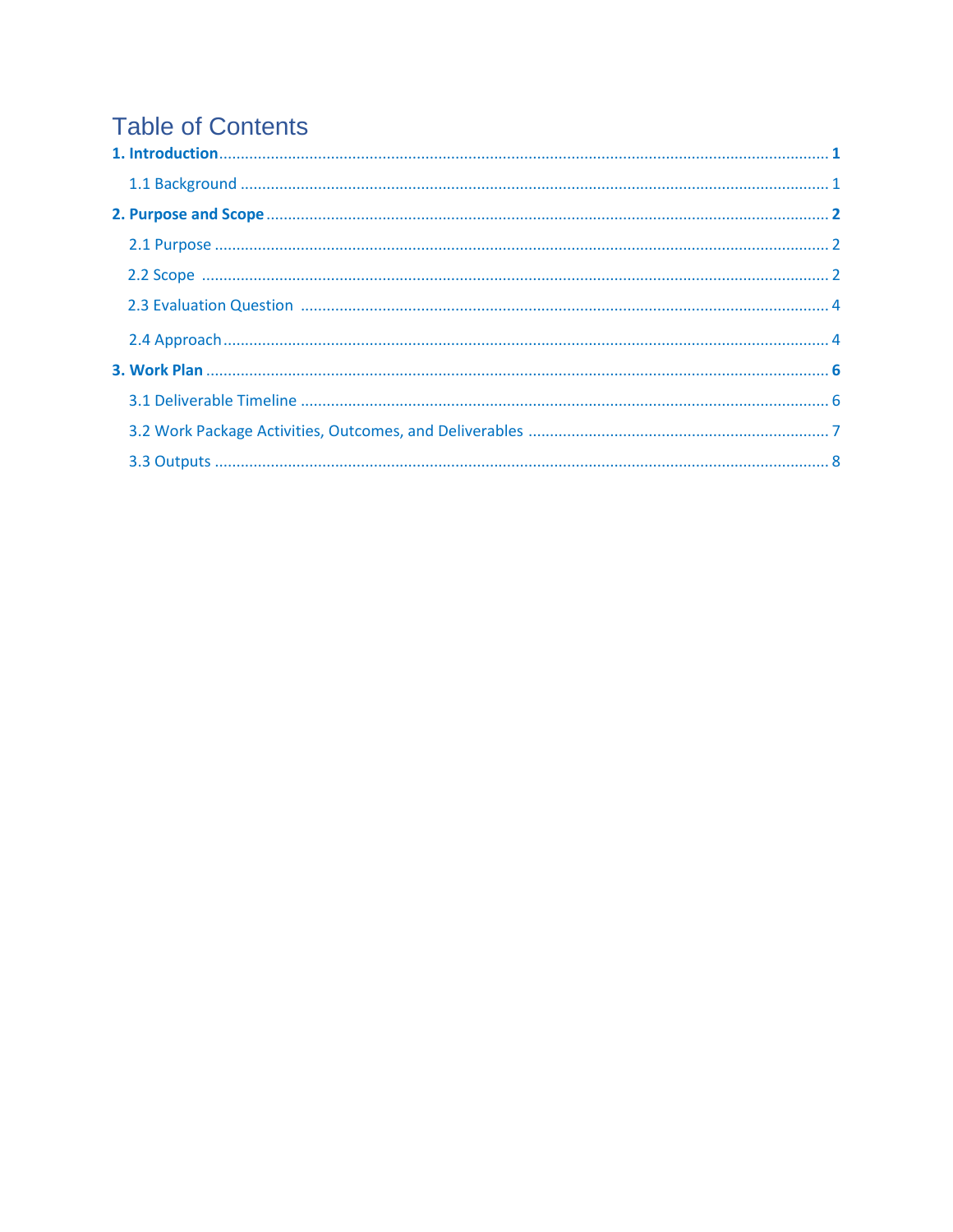# **1. Introduction**

This document presents the inception report for the evaluation of a gap analysis of research on small-scale agriculture in the global south, with a focus on sustainable agriculture intensification (SAI). It outlines the evaluation team's intended approach to the gap research evaluation. Under the guidance of the Commission for Sustainable Agriculture Intensification (CoSAI) team, this document was prepared by Havos, an AI services and consulting firm. It contains information regarding the purpose and scope, objective, approach, and work package.

Havos Inc on behalf of the International [Commission on Sustainable Agriculture Intensification](https://wle.cgiar.org/cosai/) (CoSAI) will develop a gap analysis of research on small-scale agriculture in the Global South, drawing on methods used in [Ceres2030,](http://ceres2030.org/) with an emphasis on gaps in evidence related to sustainable agriculture intensification (SAI).

The study will provide an important piece of evidence feeding into CoSAI: helping fill in gaps in priorities for future innovation spending. It will also feed into the **Transforming Innovation** [global campaign](https://ccafs.cgiar.org/news/Transforming-Agricultural-Innovation-Climate-Nature-People) to increase funding to R&D and innovation in this area, which will inter alia aim to influence the 26<sup>th</sup> United Nations Climate Change Conference of the Parties (COP26).

The purpose of this document is to confirm that all agreed-upon tasks are included in a work plan which will form the basis of a 3-month project delivery.

### 1.1 Background

Global food systems are off track to deliver nutritious, affordable, and healthy food to a growing global population whilst reducing carbon emissions in line with limiting global heating to 1.5C, increasing resilience to a changing climate, and reversing the food system's contribution to biodiversity crisis.<sup>1</sup> Research and innovation, including innovation in policy, institutions, and finance, will play a large part in developing the transformative changes in agricultural systems needed to address these complex challenges. There is evidence that although agricultural research and innovation provide high returns<sup>2</sup>, there is consistent underinvestment in this area. In particular, recent work by the [Ceres2030 Initiative](http://ceres2030.org/) (based at Cornell University, 2018-20) has highlighted that there is massive under-investment in research for small-scale farms in the Global South (Nature Editorial, 2020<sup>3</sup>).

The [Commission on Sustainable Agriculture Intensification](https://wle.cgiar.org/cosai/) (CoSAI) was set up to promote more and better investment in innovation for Sustainable Agriculture Intensification (SAI) for the Global South, in support of the Sustainable Development Goals (SDGs). For CoSAI, innovation includes not only science and technology but also innovation in policies, finance, and social institutions. CoSAI has a timeline running up to December 2021.

 $\overline{a}$ 

 $^1$  (CCAFS, 2020; EAT-Lancet Commission et al., 2019; GCA et al., 2018; GLOPAN et al., 2020; HLPE, 2020; IPCC, 2019; Pharo et al., 2019; Searchinger et al., 2019)

 $2^{2}$  (Alston et al., 2020; Hurley et al., 2016)

<sup>3</sup> https://www.nature.com/articles/d41586-020-02849-6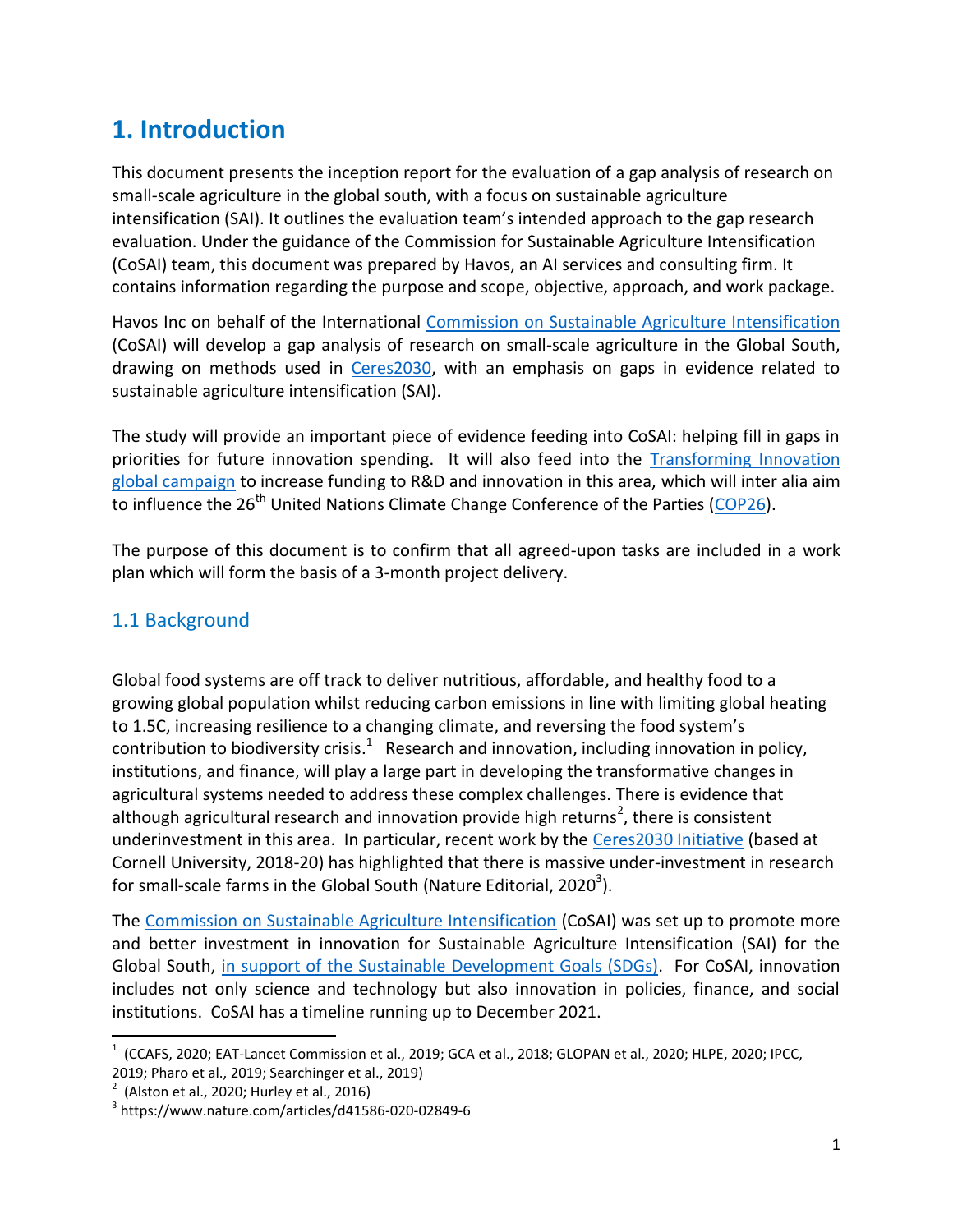CoSAI has six Commissioner Working Groups addressing [Big Questions](https://wle.cgiar.org/cosai/cosai-big-questions) around innovation for SAI. Working Group 2 focuses on priorities for innovation. Some of the work already commissioned under this working group includes two studies on global funding for innovation in SAI [\(Investment Baseline](https://wle.cgiar.org/cosai/innovation-investment-study) and [Investment Gap](https://wle.cgiar.org/cosai/investment-gap) studies) and a study on [instruments and](https://wle.cgiar.org/cosai/approaches-and-instruments)  [approaches](https://wle.cgiar.org/cosai/approaches-and-instruments) for innovation in SAI.

CoSAI is building up an evidence base to support the case for increased and better-targeted investment in agricultural innovation for the Global South. This includes studies on the investment baseline and projected investment gap, approaches and instruments, learning from case studies on pathways to innovation, and a Taskforce on Principles and Metrics.

What is currently missing from CoSAI's evidence base is good-quality evidence on specific gaps and priorities for research and innovation topics. CoSAI's investment baseline study has highlighted the poor quality of information available on funding for different topics. To fill this missing evidence, this study will look at past publications and use these to assess the gaps in evidence.

# **2. Purpose and Scope**

## 2.1 Purpose

The purpose of the study is to highlight major gaps and possible areas for investment in research and innovation for small-scale farms in the Global South. This will aid the prioritization and coordination of international funding and research efforts. It will provide an important piece of evidence feeding into CoSAI's advocacy for more and better-targeted funding for innovation in SAI for the Global South, including the discourse on innovation around the UN Food Systems Summit and the United Nations Climate Change Conference of the Parties (COP26). Finally, the analysis will also provide the first step towards the establishment of an Evidence and Gap Map, that could be a legacy product from CoSAI.

## 2.2 Scope

The scope of the study is small-scale farming and post-production food systems in the Global South.

The analysis will use artificial intelligence software that was originally developed by researchers at Cornell University fo[r Ceres2030,](http://www.ceres2030.org/) and subsequently updated for other work commissioned by IFAD, USAID, and the Bill and Melinda Gates Foundation. The CoSAI study represents the largest dataset used by the team to date—more than one million agri-food research publications using a citation and abstract dataset provided by CABI Research Organization. It will also include some of the grey literature sources used in Ceres2030 and related projects, representing a comprehensive dataset.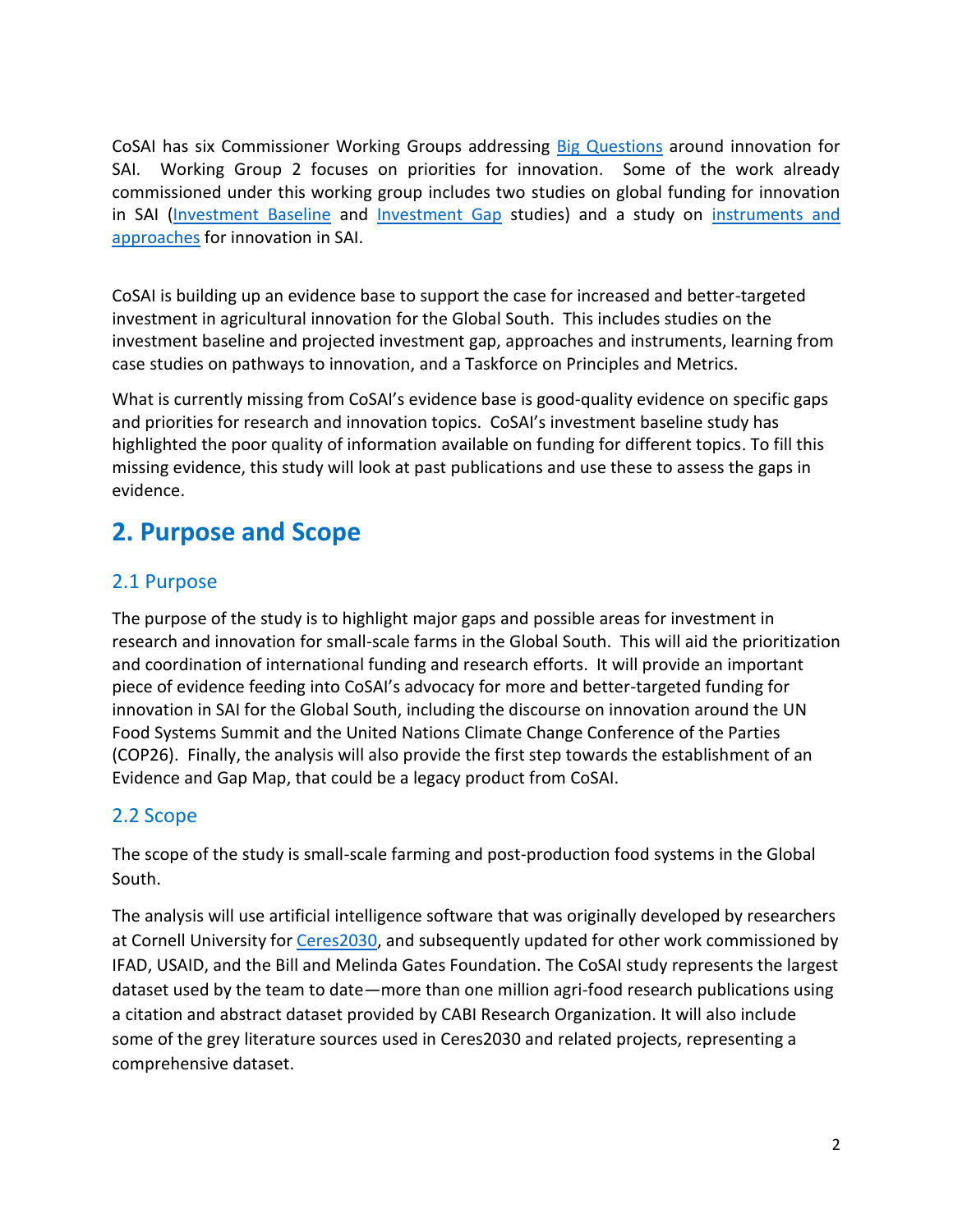#### **The preliminary list of factors to be explored is:**

- Focus of research (local/national global):
	- o *The research will be mapped at the country level, although when more specific detail is provided, such as city or province, that will also be included.*
- Regions and countries
	- o *General geographical regions as defined by the World Bank Country Classification 2021.*
- Research leadership
	- o *The organizational affiliations of the study's primary author.*
- Funding source
	- o *The funding source of the research*
- Intervention type
	- o *The primary interventions from the study, and each classified into three tiers of technology, socioeconomic and ecosystem services.*
- User groups
	- o *The primary population of the research study. While we anticipate the majority of the research in the dataset will focus on small-scale producers, often referred to as small-scale farmers, populations such as value-chain actors, service providers, private sector actors, may also be present and will be mapped accordingly.*
- Sectors and subsectors
	- o *The primary and sub-sectors of the research, such as farming, fisheries, livestock, and forestry, and sub-sectors contained within.*
- Disciplines
	- o *The general research disciplines, such as crop and soil sciences, agricultural economics, and extension and advisory services.*
- Scale of research (field/farm/landscape/food system)
	- o *The research phase of the study, such as field study, research & development, landscape analysis, meta-analysis and more.*
- Outcome categories
	- o *The primary research outcomes from a study.*
- Equity wealth, ethnic group, gender
	- o *The research includes analysis on social differences, especially female, resourcepoor, educational attainment and literacy, ethnic group and more*

The final list of factors and the specific categories for each will depend on the completeness of the data. An initial review of the dataset is underway now and finding where metadata is incomplete. For instance, only up to 90% of the data can be used to understand research leadership, because affiliation information is not available for all citations. These limitations will be noted in the final report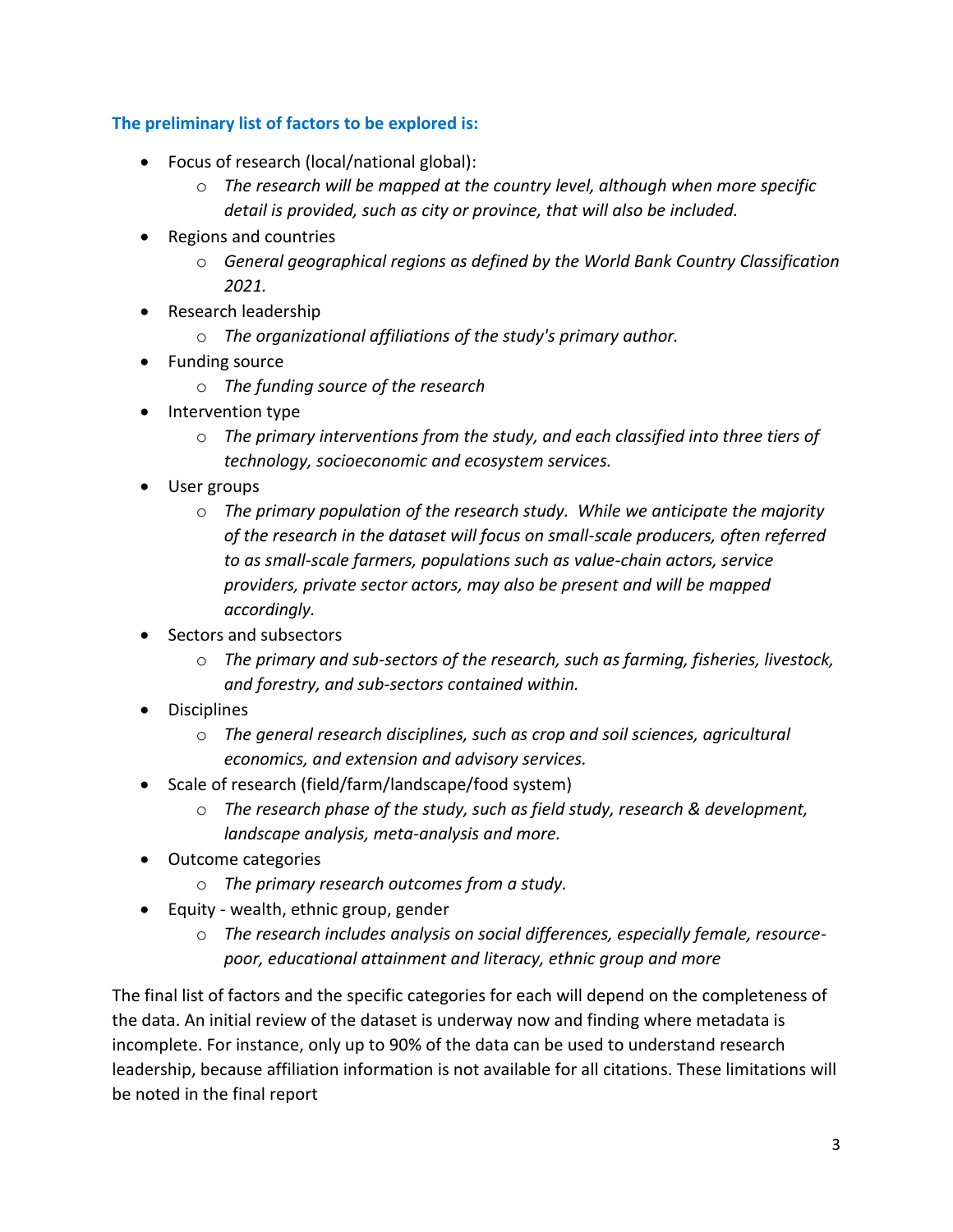## 2.3 Evaluation Question

The evaluation question for this study is to identify what research has been conducted in agriculture and present it in a way that is more useful to development and international financing partners. Rather than retrieving only search results based on a keyword search, we present *a priori* classification of large text-based datasets. This enables users to focus on the analysis of existing content. We will focus on the categorization of existing research according to the factors listed above. To understand what these gaps are, Havos will be using machine learning (AI) to map the research and see where the gaps are. Havos will provide an analysis to CoSAI that describes our findings.

### 2.4 Approach

#### **Machine learning**

 $\overline{a}$ 

Advancements in artificial intelligence (AI) and machine learning (ML) have significant potential for development funders and agencies to improve evidence-based decision-making. This is due in large part to the development of new language models from organizations such as Google, which give computer scientists the ability to train models that predict sequences of words based on either their preceding or surrounding context. In a machine-learning environment, computers use various algorithms to simulate human learning and perform tasks, and the performance of these tasks is subsequently improved based on acquiring new knowledge from human experts. Since ML generates "data-driven predictions," knowledge about the sources of the data is essential for the results of ML to be useful. $4$ 

There is a growing body of work and experiences, involving the use of ML methods in the context of international development that new efforts and practitioners can learn from.

Machine-learning models are most successful when they have clearly stated communication and classification tasks and a plethora of available data. **Figure 1** shows a simplified look at the machine learning process. ML can be used for (a) data exploration, (b) data description, (c) prediction of future patterns, and (d) an aid in decision-making, meaning the system will use



the data to make suggestions about what action to take. $5$ 

<sup>4</sup> Paul, Amy, Jolley, Craig, Anthony, Aubra (2018) *Reflecting the past, Shaping the Future: Making AI Work for International Development.* Washington, D.C.: Center for Digital Development, United States Agency for International Development. [\[Reflecting the Past, Shaping the Future: Making AI Work for International](https://urldefense.com/v3/__https:/www.usaid.gov/sites/default/files/documents/15396/AI-ML-in-Development.pdf__;!!IKRxdwAv5BmarQ!IdYqMjhrqTMB1R4z1Cx3GrI8d4MFiKpmGMY_nFu_LCBz9CY-AIcT2BLhaU-uUCT_$)  [Development \(](https://urldefense.com/v3/__https:/www.usaid.gov/sites/default/files/documents/15396/AI-ML-in-Development.pdf__;!!IKRxdwAv5BmarQ!IdYqMjhrqTMB1R4z1Cx3GrI8d4MFiKpmGMY_nFu_LCBz9CY-AIcT2BLhaU-uUCT_$)[usaid.gov\)](http://usaid.gov/)

<sup>5</sup> Watt, Jeremy, Borhani, Reza, Katsaggelos, Anggelos (2016) *Machine Learning Refined.* Cambridge: Cambridge University Press.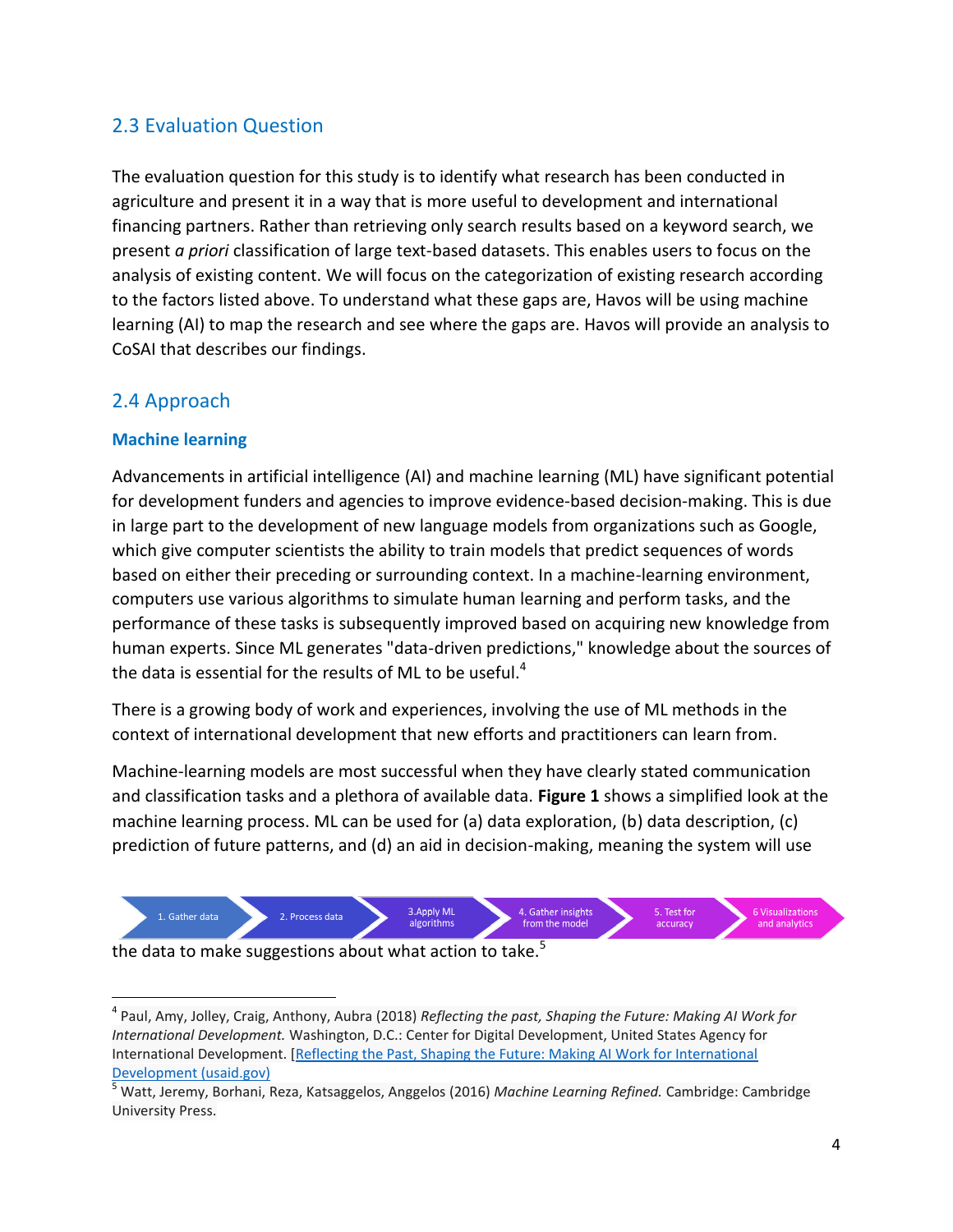#### **Figure 1** The Machine Learning process (Source: Ceres2030)

#### **Previous use cases of the model**

 $\overline{\phantom{a}}$ 

The model has been previously trained to work with agricultural, economic, and environmental datasets part of other global projects seeking to address the gaps in the evidence base. These include [Ceres2030: Sustainable Solutions to End Hunger,](http://ceres2030.org/) [Agriculture in the Digital Age,](http://agricultureinthedigitalage.com/) in addition to internal pilot projects with USAID and IFAD. Many of the same algorithmic processes will be used in this program using the CABI and Ceres2030 datasets.

For additional technical details about the model, please see the paper published in *Nature Machine Intelligence*. 6

<sup>6</sup> Porciello, J., Ivanina, M., Islam, M. *et al.* Accelerating evidence-informed decision-making for the Sustainable Development Goals using machine learning. *Nat Mach Intell* **2,** 559–565 (2020). [https://doi.org/10.1038/s42256-](https://doi.org/10.1038/s42256-020-00235-5) [020-00235-5](https://doi.org/10.1038/s42256-020-00235-5)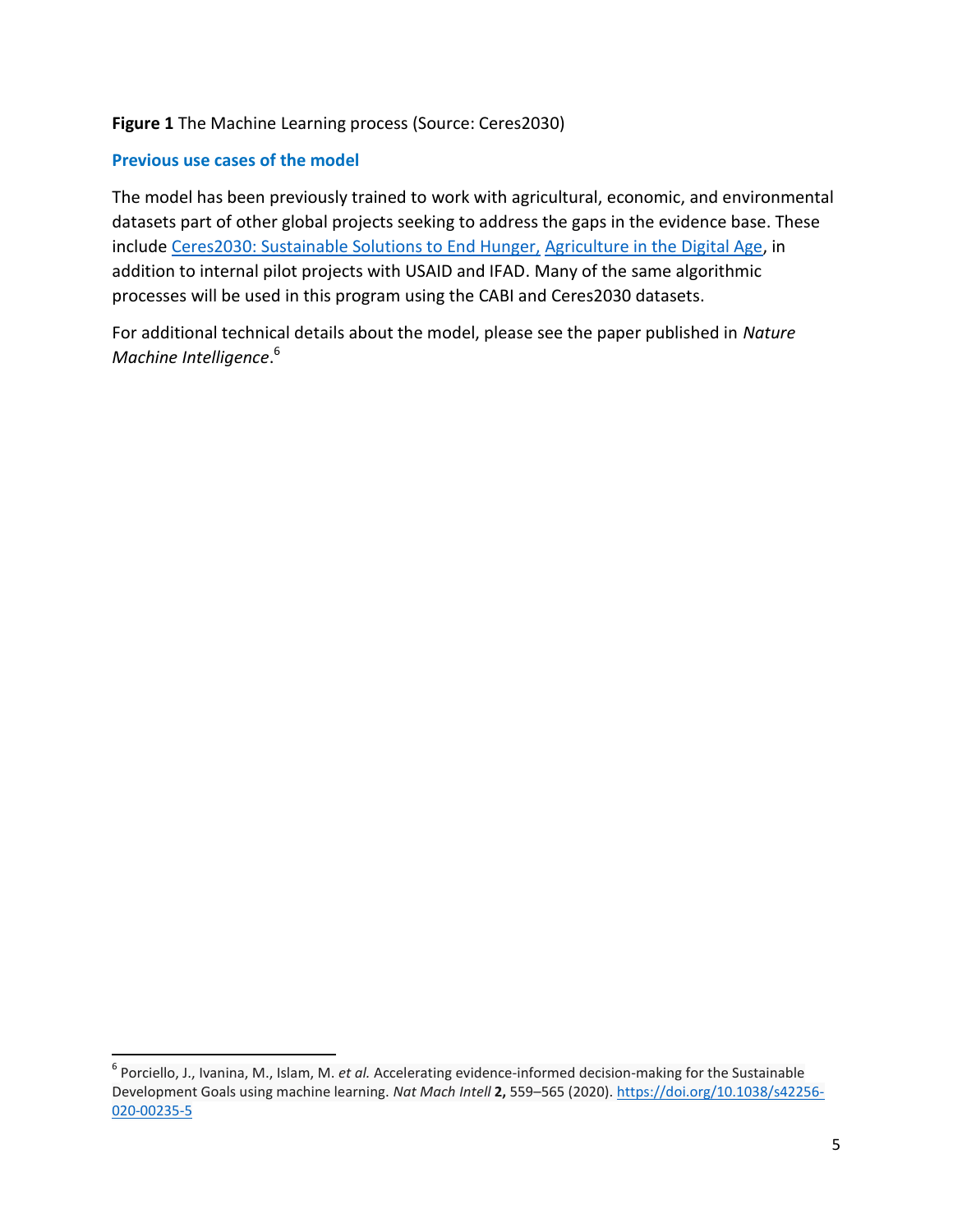## **3. Work Package**

#### 3.1 Deliverable Timeline

The following chart layouts the timeline for the project and deliverables to be completed in each phase of the work along with the date of completion. Between 3 to 5 days before the deliverable date, a draft of the deliverable will be sent to CoSAI to receive feedback. Once feedback is received edits will be made for the final draft of the deliverable.

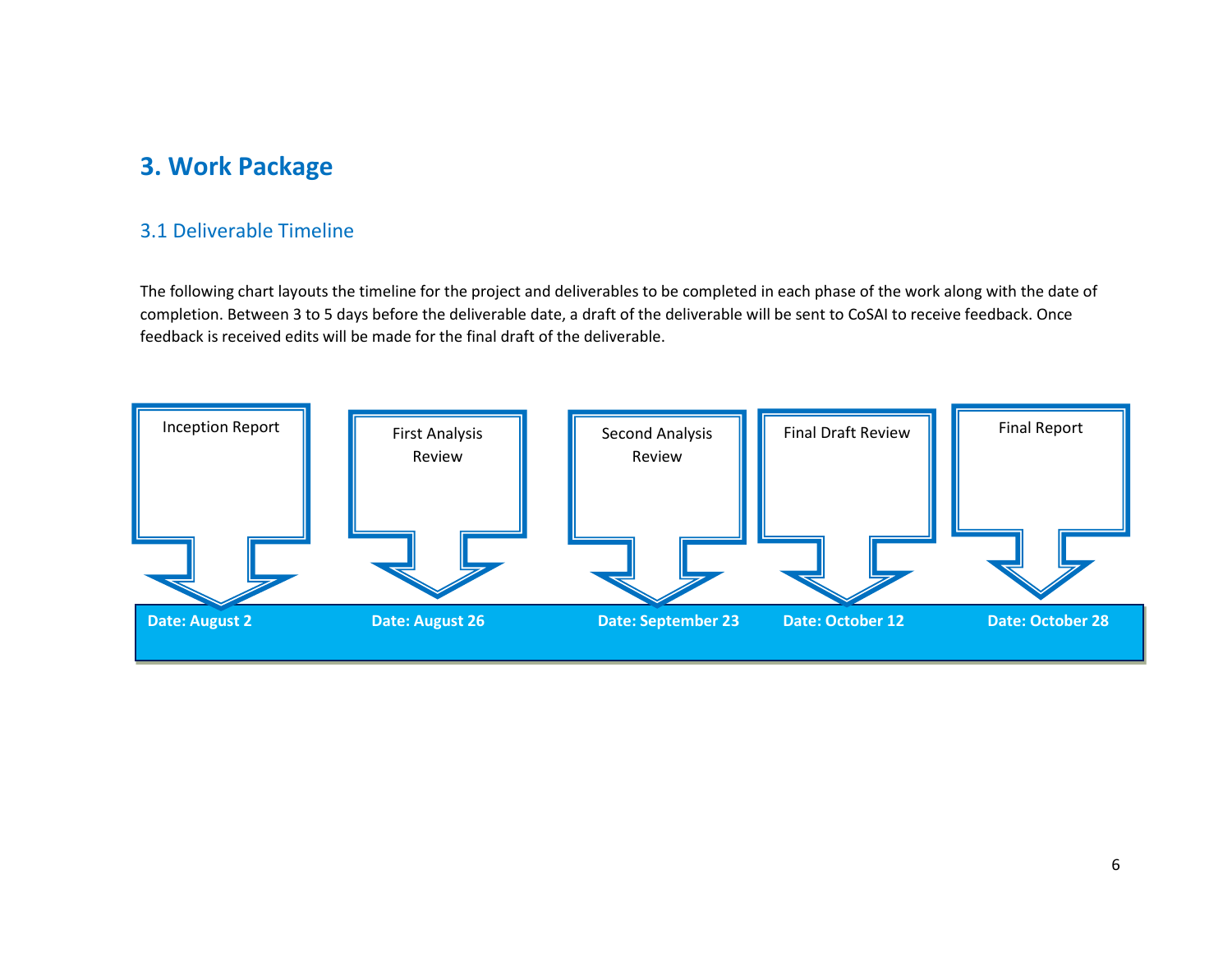## 3.2 Work Package Activities, Outcome, and Deliverables

The following table sets out the detailed start-end dates of the meetings, key tasks, and deliverables.

|    | <b>Activity</b>                | <b>Outcome</b>                                                            | <b>Deliverable</b>      |
|----|--------------------------------|---------------------------------------------------------------------------|-------------------------|
| 1. | <b>Kickoff Meeting</b>         | Detailed Work Plan and<br><b>Agreement to Timelines</b>                   | <b>Inception Report</b> |
| 2. | <b>Analysis Review Meeting</b> | Review the first analysis and<br>provide input for the second<br>analysis | <b>First Analysis</b>   |
| 3. | <b>Analysis Review Meeting</b> | Review the second analysis<br>and provide input for final<br>analysis     | <b>Second Analysis</b>  |
| 4. | <b>Draft Review Meeting</b>    | Review the final analysis and<br>provide input for the final<br>report    | <b>Final Draft</b>      |
| 5. | <b>Final Meeting</b>           | Review final report                                                       | <b>Final Report</b>     |